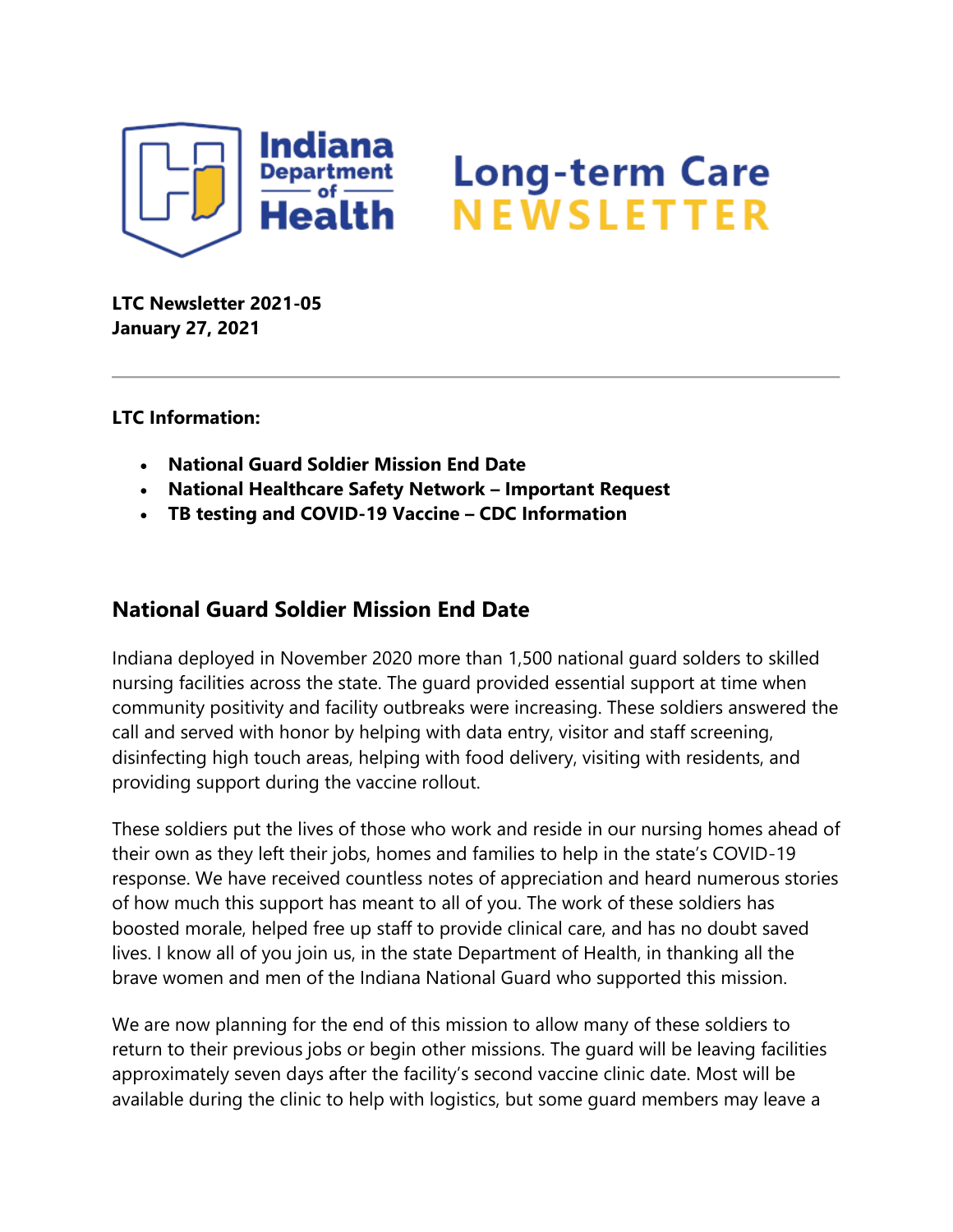few days before or a few days after this date. For example, if your second CVS or Walgreens vaccine clinic is scheduled for Feb. 4, the soldiers in your facility would leave on Feb. 11 (plus or minus a few days) The earliest date this will begin is Jan. 31. Please extend your appreciation to the men and women of the national guard as this mission comes to a close.

### [IN National Guard Mission End Dates/Facility](https://content.govdelivery.com/attachments/INSDH/2021/01/26/file_attachments/1672887/IN%20NGGuardenddates-Spreadsheet.xlsx)

## **National Healthcare Safety Network – Important Request**

Please log into the *[National Healthcare Safety Network \(NHSN\)](https://auth.cdc.gov/siteminderagent/forms/login.fcc?TYPE=33554433&REALMOID=06-2e4e428f-8768-4f65-a66d-911e49413d9e&GUID=&SMAUTHREASON=0&METHOD=GET&SMAGENTNAME=-SM-VfBllSkkIKR6GkMEZgI2o6e2zk%2fxh2fc%2fe5E0N%2fN98H5LsZWkDhX%2fH618YU%2bV1pFG6Dqc8o%2buj7a7BOjbw3l3DbOwJLzWlX7IAOrlseiUBdD9DB45IS4xFtcl%2fRbqrug&TARGET=-SM-https%3a%2f%2fsams%2ecdc%2egov%2f)* COVID-19 module and check your facility data for errors and missing information around the dates of Nov. 16, 2020, and Dec. 25, 2020. If this information is missing, please update this as soon as possible.

Quick reminders for your NHSN COVID-19 reporting:

- Your COVID-19 data should be reported into the NHSN every 7 days (ideally around the **same** time of day and day of the week).
- Make sure the number of facility and occupied beds are entered each week.
- Double check that the number of weekly COVID-19 positive residents is not greater than the number of facility beds or occupied beds.
- Residents who are COVID positive upon admission should be reported as a new admission.
- If your facility has zero resident or staff COVID cases or deaths, you must enter a 0 in those fields instead of leaving it blank.
- Answer all questions, including shortages in PPE, testing supplies and staff.
- If you are unable report your weekly COVID-19 data due to not having NHSN access, please email Melissa Meador as soon as possible [mmeador1@isdh.in.gov.](mailto:mmeador1@isdh.in.gov)

If you have any questions or issues reporting, please contact Melissa Meador phone: 317-439-8772 or email [mmeador1@isdh.in.gov.](mailto:mmeador1@isdh.in.gov)

## **TB testing and COVID-19 Vaccine – CDC Information**

The Centers for Disease Control and Prevention (CDC) recently released a [letter](https://www.cdc.gov/tb/publications/letters/covid19-mrna.html#:~:text=For%20healthcare%20personnel%20or%20patients,to%20COVID%2D19%20mRNA%20vaccination.) with recommendations around the timing of tuberculosis (TB) testing and administration of COVID-19 vaccines. We want to provide some clarifications to avoid any confusion: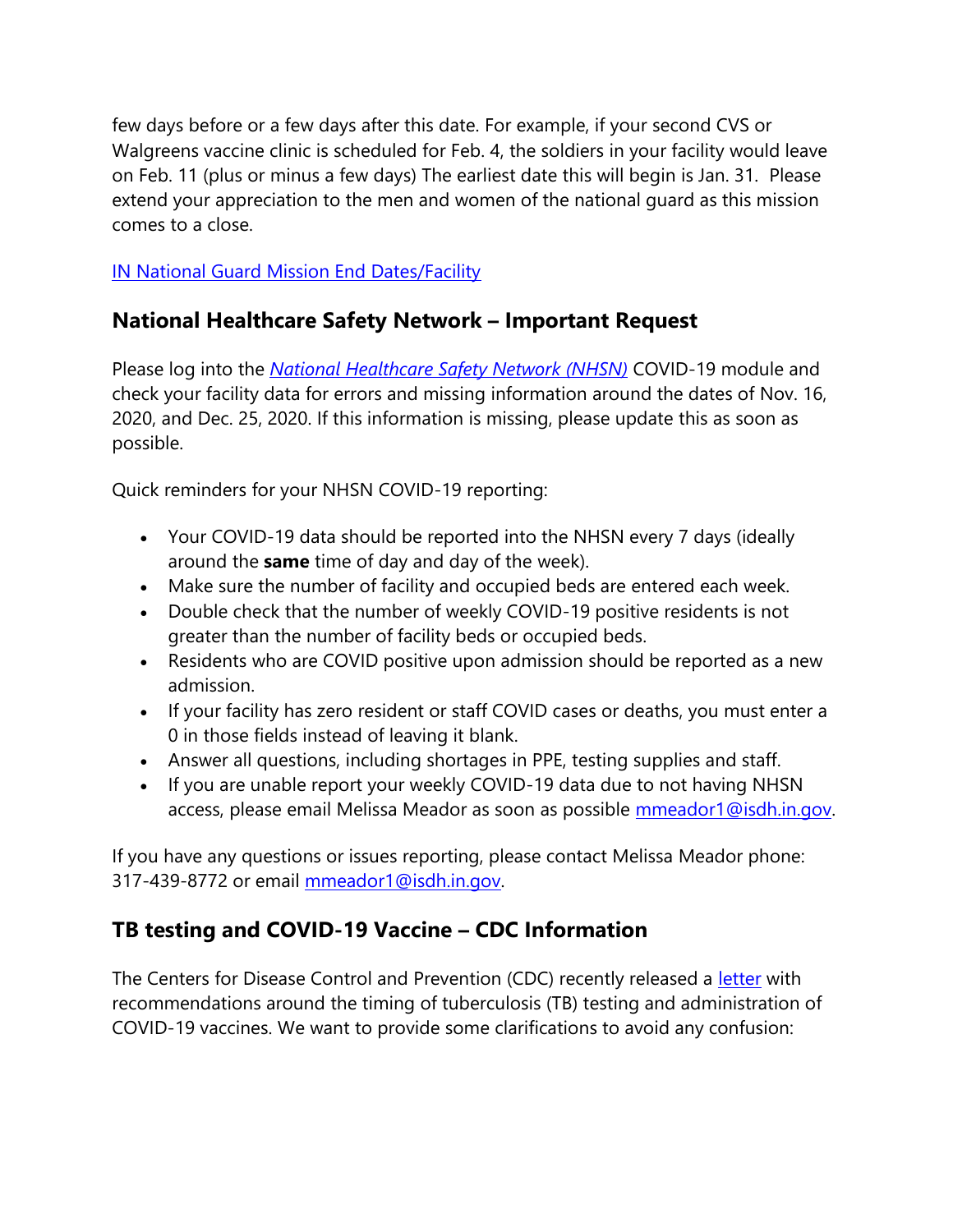- There is **no** evidence that either of the currently available COVID-19 vaccines affect the results of a tuberculin skin test (TST) or the TB blood test - the interferon gamma release assay (IGRA).
- There is **no** evidence, or reason to suspect, that the TST or IGRA tests would interfere with the effectiveness of the COVID-19 vaccines.

### So, what is the CDC saying and why?

We know that some live virus vaccines, such as the measles mumps and rubella (MMR) vaccine, can temporarily decrease the body's immune response. The TST test works by injecting a small amount of TB proteins under a person's skin. If the person had been previously exposed to TB, their immune system responds causing that area of the skin to swell up within 2-3 days. Therefore, a vaccine (like the MMR) that can decrease a person's immune response could cause false negative TST test. So now, a person previously exposed to TB who gets a TST test may not show a positive test.

The COVID vaccines are not live virus vaccines and are not known to suppress the immune system. Therefore, there is no reason at this time to suspect that they could cause a false negative TST or IGRA test. However, because these are new types of vaccines (mRNA) the CDC is recommending, *out of an abundance of caution*, the following for staff or residents who require TB testing:

- If using a TST test, time it so that the test will be placed and read prior to the date the person receives the COVID-19 vaccine.
- If using a IGRA blood test, time it so the blood is drawn prior to the date the person receives the COVID-19 vaccine.

If someone has already received their first or second vaccine dose of the COVID-19 vaccine, the CDC would recommend deferring the TST or IGRA test until four weeks after the second vaccine dose.

Since the health risks of COVID-19 are known and significant for those living in nursing homes, no resident's COVID-19 vaccine should be denied or delayed secondary to a TB test.

By way of reminder, the state Department of Health has waived or modified the following regarding tuberculosis testing:

Comprehensive Care: